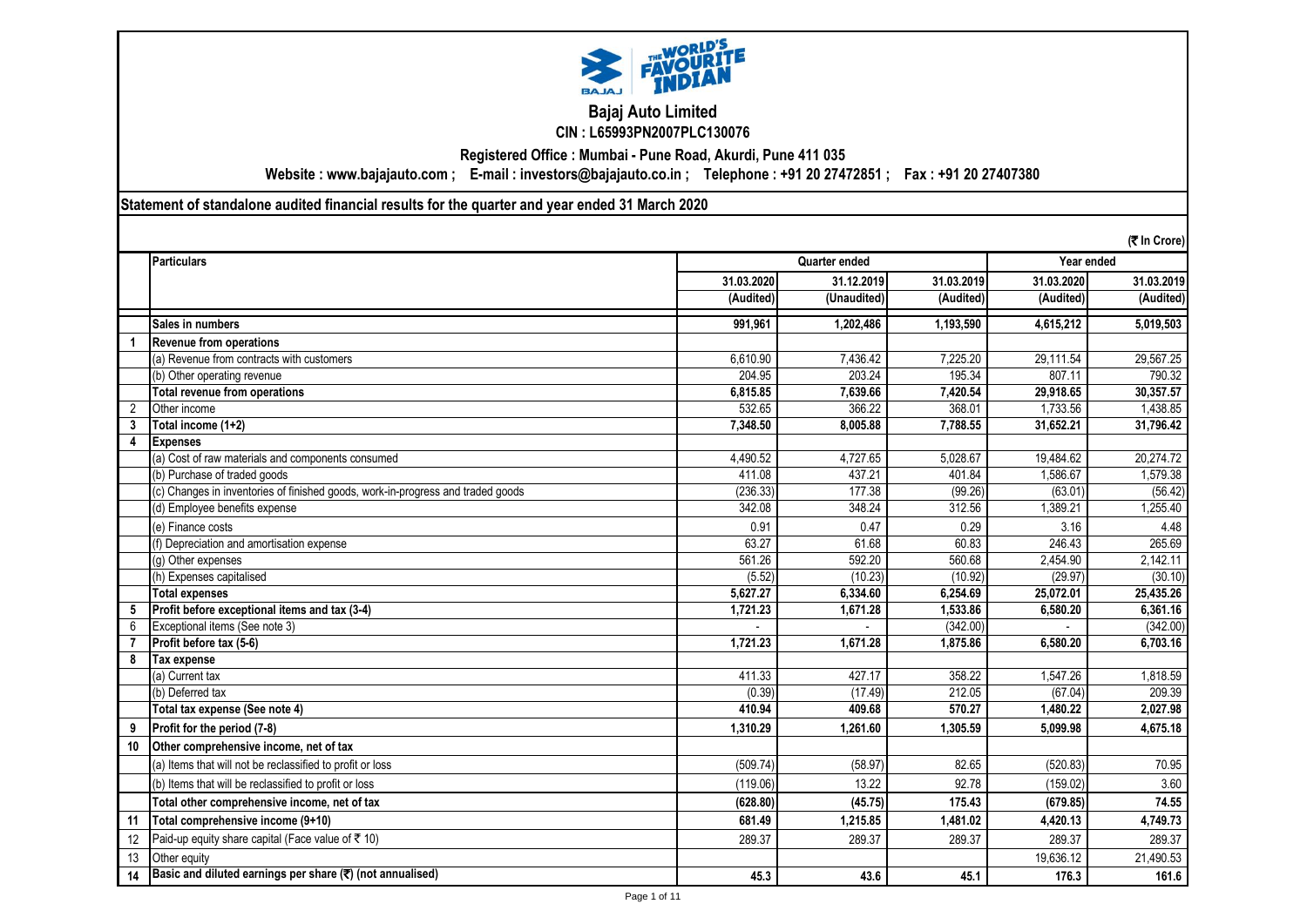| Notes:         |                                                                                                                                                                                                            |                     |                     |
|----------------|------------------------------------------------------------------------------------------------------------------------------------------------------------------------------------------------------------|---------------------|---------------------|
| 1.             | Disclosure of standalone assets and liabilities (Balance Sheet) as per Regulation 33 of the SEBI (Listing Obligations and Disclosure<br>Requirements) Regulations, 2015 for the year ended 31 March 2020 - |                     |                     |
|                |                                                                                                                                                                                                            |                     | (₹ In Crore)        |
|                | <b>Particulars</b>                                                                                                                                                                                         | As at<br>31.03.2020 | As at<br>31.03.2019 |
|                |                                                                                                                                                                                                            | (Audited)           | (Audited)           |
| Α              | Assets                                                                                                                                                                                                     |                     |                     |
| 1              | Non-current assets                                                                                                                                                                                         |                     |                     |
|                | (a) Property, plant and equipment                                                                                                                                                                          | 1,602.03            | 1,688.69            |
|                | (b) Capital work-in-progress                                                                                                                                                                               | 46.54               | 11.54               |
|                | (c) Investment property                                                                                                                                                                                    | 53.90               | 55.50               |
|                | (d) Intangible assets                                                                                                                                                                                      | 43.09               | 19.75               |
|                | (e) Intangible assets under development                                                                                                                                                                    | 13.65               | 36.48               |
|                | (f) Investment in subsidiaries                                                                                                                                                                             | 1,233.26            | 1,222.72            |
|                | (g) Financial assets                                                                                                                                                                                       |                     |                     |
|                | Investments                                                                                                                                                                                                | 14,182.94           | 16,360.16           |
|                | Loans                                                                                                                                                                                                      | 32.46               | 31.63               |
|                | Other financial assets                                                                                                                                                                                     | 3.13                | 0.02                |
|                | (h) Income tax assets (net)                                                                                                                                                                                | 714.81              | 584.41              |
|                | (i) Other non-current assets                                                                                                                                                                               | 250.53              | 306.83              |
|                | Sub-total - Non-current assets                                                                                                                                                                             | 18,176.34           | 20,317.73           |
| $\overline{2}$ | <b>Current assets</b>                                                                                                                                                                                      |                     |                     |
|                | (a) Inventories                                                                                                                                                                                            | 1.063.50            | 961.51              |
|                | (b) Financial assets                                                                                                                                                                                       |                     |                     |
|                | Investments                                                                                                                                                                                                | 2,779.75            | 1,576.48            |
|                | Trade receivables                                                                                                                                                                                          | 1,725.10            | 2.559.69            |
|                | Cash and cash equivalents                                                                                                                                                                                  | 277.33              | 905.38              |
|                | Other bank balances                                                                                                                                                                                        | 30.94               | 17.43               |
|                | Loans                                                                                                                                                                                                      | 6.11                | 6.34                |
|                | Other financial assets<br>(c) Other current assets                                                                                                                                                         | 77.56<br>636.67     | 112.94              |
|                | Sub-total - Current assets                                                                                                                                                                                 | 6,596.96            | 922.89<br>7,062.66  |
|                | <b>Total - Assets</b>                                                                                                                                                                                      | 24,773.30           | 27,380.39           |
| в              | <b>Equity and liabilities</b>                                                                                                                                                                              |                     |                     |
| $\mathbf{1}$   | Equity                                                                                                                                                                                                     |                     |                     |
|                | (a) Equity share capital                                                                                                                                                                                   | 289.37              | 289.37              |
|                | (b) Other equity                                                                                                                                                                                           | 19,636.12           | 21,490.53           |
|                | Sub-total - Equity                                                                                                                                                                                         | 19,925.49           | 21,779.90           |
| $\overline{2}$ |                                                                                                                                                                                                            |                     |                     |
|                | <b>Non-current liabilities</b>                                                                                                                                                                             |                     |                     |
|                | (a) Financial liabilities<br>Sales tax deferral                                                                                                                                                            | 125.59              | 124.52              |
|                | (b) Provisions                                                                                                                                                                                             | 80.50               | 14.56               |
|                | (c) Deferred tax liabilities (net)                                                                                                                                                                         | 346.38              | 542.66              |
|                | (d) Government grant                                                                                                                                                                                       | 41.30               | 43.95               |
|                | (e) Other non-current liabilities                                                                                                                                                                          | 0.83                | 1.12                |
|                | Sub-total - Non-current liabilities                                                                                                                                                                        | 594.60              | 726.81              |
| 3              | <b>Current liabilities</b>                                                                                                                                                                                 |                     |                     |
|                | (a) Financial liabilities                                                                                                                                                                                  |                     |                     |
|                | Trade payables                                                                                                                                                                                             |                     |                     |
|                | Total outstanding dues of micro enterprises and small enterprises                                                                                                                                          | 13.73               | 2.65                |
|                | Total outstanding dues of creditors other than micro enterprises and small enter                                                                                                                           | 3,185.97            | 3,784.08            |
|                | Other financial liabilities                                                                                                                                                                                | 548.27              | 370.97              |
|                | (b) Other current liabilities                                                                                                                                                                              | 328.88              | 556.97              |
|                | (c) Provisions                                                                                                                                                                                             | 157.97              | 140.62              |
|                | (d) Government grant                                                                                                                                                                                       | 2.65                | 2.65                |
|                | (e) Current tax liabilities (net)                                                                                                                                                                          | 15.74               | 15.74               |
|                | Sub-total - Current liabilities                                                                                                                                                                            | 4,253.21            | 4,873.68            |
|                | <b>Total - Equity and liabilities</b>                                                                                                                                                                      | 24,773.30           | 27,380.39           |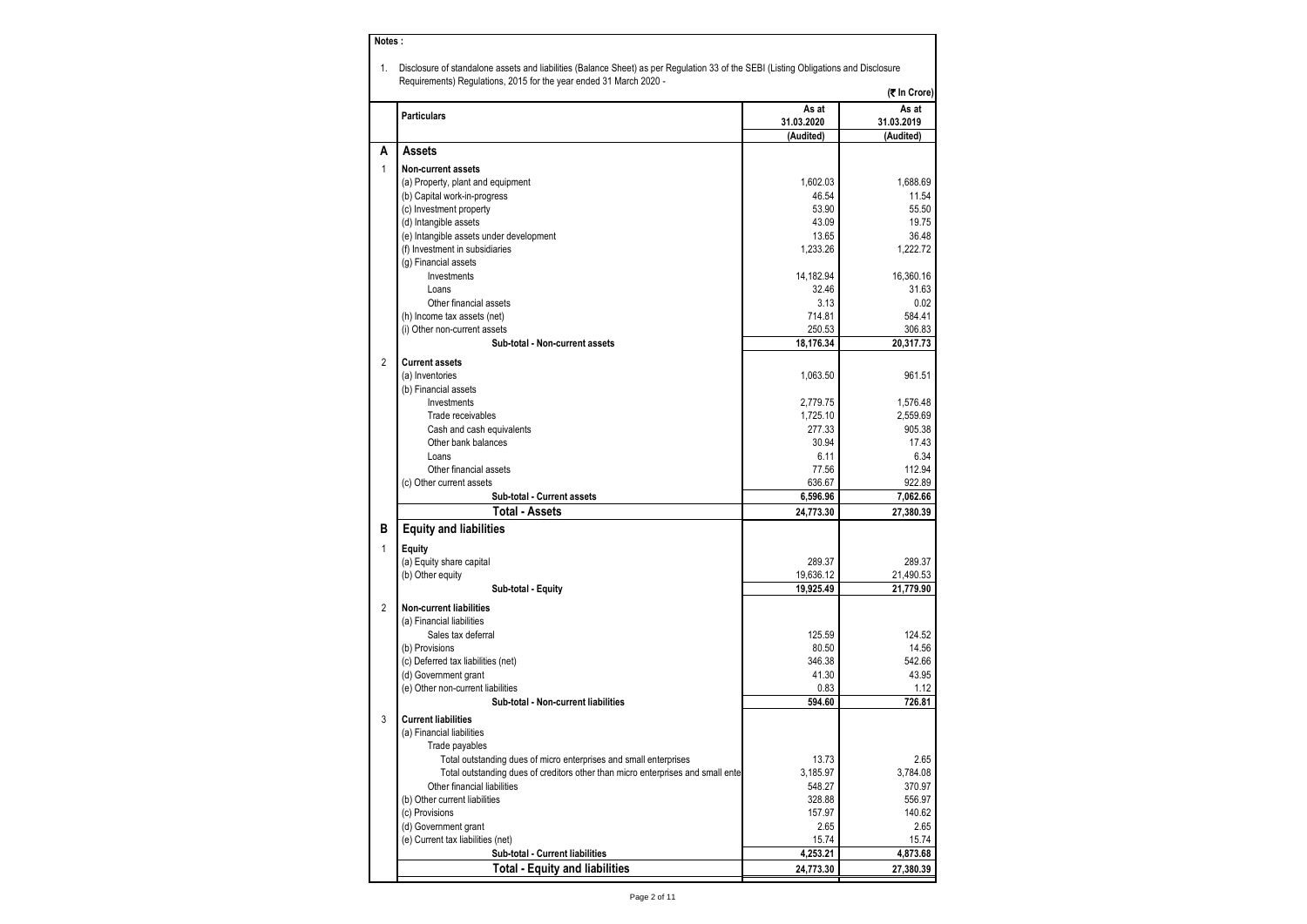|    | <b>Particulars</b>                                                       | Year ended |            | Year ended | (₹ In Crore) |
|----|--------------------------------------------------------------------------|------------|------------|------------|--------------|
|    |                                                                          | 31.03.2020 |            | 31.03.2019 |              |
|    |                                                                          | (Audited)  |            | (Audited)  |              |
| ı. | <b>Operating activities</b>                                              |            |            |            |              |
|    | Profit before tax                                                        |            | 6,580.20   |            | 6,703.16     |
|    | Adjustments to reconcile profit before tax to net cash flows:            |            |            |            |              |
|    | Add:                                                                     |            |            |            |              |
|    | i)<br>Depreciation and amortisation                                      | 246.43     |            | 265.69     |              |
|    | ii)<br>Loss on property, plant and equipment sold,                       |            |            |            |              |
|    | demolished, discarded and scrapped                                       | 13.70      |            | 8.41       |              |
|    | Provision for doubtful debts and advances<br>iii)                        | 22.01      |            | 1.19       |              |
|    | Share based payment to employees<br>iv)                                  | 10.01      |            |            |              |
|    | V)<br>Exchange loss/(gain) on cash and cash equivalents                  | (2.16)     |            | 26.96      |              |
|    | vi)<br>Exchange loss/(gain) on trade receivables                         | (15.41)    |            | 2.94       |              |
|    | Exchange loss/(gain) on import payables<br>vii)                          | (1.98)     |            | (0.02)     |              |
|    | viii)<br>Interest adjustment on Government grant                         | 1.06       |            | 0.96       |              |
|    | ix)<br>Interest expense                                                  | 2.10       |            | 3.52       |              |
|    |                                                                          |            | 275.76     |            | 309.65       |
|    | Less:                                                                    |            |            |            |              |
|    | Investment income included in above:<br>i)                               |            |            |            |              |
|    | Interest income on fixed income securities                               | 17.04      |            | 24.33      |              |
|    | Interest income on fixed deposits                                        | 28.90      |            |            |              |
|    | Interest income on fixed maturity plans                                  | 903.55     |            | 829.65     |              |
|    | Profit on sale of other investments, net                                 | 19.53      |            | 1.92       |              |
|    | Gain on valuation and realisation of mutual funds measured at fair value | 462.70     |            | 361.19     |              |
|    | through profit or loss                                                   |            |            |            |              |
|    | Dividend income on investments in subsidiaries                           | 208.99     |            | 94.36      |              |
|    | Dividend income on other strategic investments                           | 25.38      |            |            |              |
|    | Amortisation of premium/discount on acquisition of fixed income          | 18.24      |            | 48.21      |              |
|    | securities                                                               |            |            |            |              |
|    |                                                                          | 1.684.33   |            | 1.359.66   |              |
|    | ii)<br>Provision for doubtful debts and advances written back (net)      | 0.54       |            | 1.22       |              |
|    | iii)<br>Government grants                                                | 2.65       |            | 2.65       |              |
|    | Exceptional item - NCCD reversal<br>iv)                                  |            |            | 342.00     |              |
|    | v)<br>Surplus on sale of property, plant and equipment                   | 5.28       |            | 55.05      |              |
|    |                                                                          |            | (1,692.80) |            | (1,760.58)   |
|    |                                                                          |            | 5.163.16   |            | 5.252.23     |
|    | Change in assets and liabilities                                         |            |            |            |              |
|    | i)<br>(Increase)/decrease in inventories                                 | (101.99)   |            | (218.93)   |              |
|    | ii)<br>(Increase)/decrease in trade receivables                          | 828.53     |            | (1,070.47) |              |
|    | (Increase)/decrease in loans and other assets<br>iii)                    | 409.28     |            | (167.67)   |              |
|    | iv)<br>Increase/(decrease) in liabilities and provisions                 | (759.30)   |            | 664.55     |              |
|    |                                                                          |            | 376.52     |            | (792.52)     |
|    | Annuity payments (net) to VRS/Welfare scheme optees                      |            | (0.26)     |            | (5.84)       |
|    |                                                                          |            |            |            |              |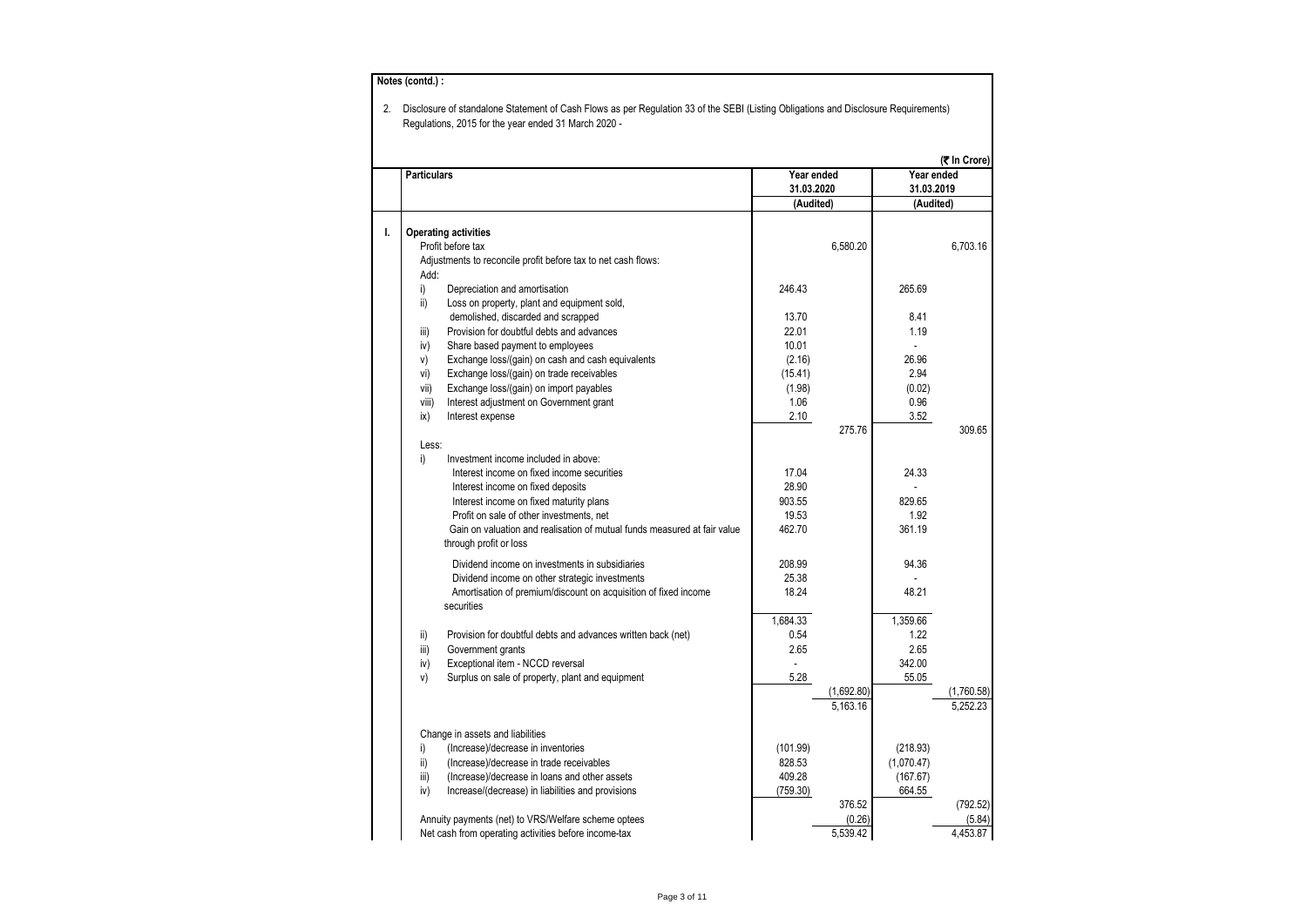|     |                                                                           |             |             |            | (₹ In Crore) |
|-----|---------------------------------------------------------------------------|-------------|-------------|------------|--------------|
|     | <b>Particulars</b>                                                        | Year ended  |             | Year ended |              |
|     |                                                                           | 31.03.2020  |             | 31.03.2019 |              |
|     |                                                                           | (Audited)   |             | (Audited)  |              |
|     |                                                                           |             |             |            |              |
|     | Income-tax refund / (paid) for earlier years (net)                        |             |             |            | (10.00)      |
|     | Income-tax paid                                                           |             | (1,677.66)  |            | (1,954.34)   |
|     | Net cash flow from / (used in) operating activities                       |             | 3,861.76    |            | 2,489.53     |
| II. | <b>Investing activities</b>                                               |             |             |            |              |
|     | i)<br>Investment in subsidiary                                            | (10.54)     |             |            |              |
|     | ii)<br>Sale of investments                                                | 5,178.94    |             | 9,140.38   |              |
|     | Purchase of investments<br>iii)                                           | (3,517.96)  |             | (9,600.95) |              |
|     | iv)<br>Sale/(purchase) of liquid mutual funds, etc., net                  | 166.96      |             | 214.81     |              |
|     | V)<br>Investment in treasury shares by ESOP trust                         | (26.62)     |             |            |              |
|     | (Increase) / decrease in other bank balances<br>vi)                       | (13.51)     |             | (0.37)     |              |
|     | Purchase of property, plant and equipment (including advances)<br>vii)    | (282.81)    |             | (163.53)   |              |
|     | viii)<br>Sale proceeds of property plant and equipment                    | 16.74       |             | 76.16      |              |
|     | Capital expenditure on development of technical know-how<br>ix)           | (13.93)     |             | (20.78)    |              |
|     |                                                                           |             |             |            |              |
|     |                                                                           | 1,497.27    |             | (354.28)   |              |
|     | Investment income<br>x)                                                   |             |             |            |              |
|     | Interest income on fixed income securities                                | 17.04       |             | 24.33      |              |
|     | Interest income on fixed deposits                                         | 28.90       |             |            |              |
|     | Dividend income on investments in subsidiaries                            | 208.99      |             | 94.36      |              |
|     | Dividend income on other strategic investments                            | 25.38       |             |            |              |
|     |                                                                           | 280.31      |             | 118.69     |              |
|     | (Increase) / decrease in interest receivable                              | (23.04)     |             | (8.49)     |              |
|     |                                                                           | 257.27      |             | 110.20     |              |
|     |                                                                           |             |             |            |              |
|     | Net cash flow from / (used in) investing activities                       |             | 1,754.54    |            | (244.08)     |
| Ш.  | <b>Financing activities</b>                                               |             |             |            |              |
|     | i)<br>Interest expense                                                    | (2.10)      |             | (3.52)     |              |
|     | Deferral of sales tax deferral liability<br>ii)                           |             |             | 2.79       |              |
|     | Dividend, including interim dividend paid<br>iii)                         | (5, 195.10) |             | (1,735.83) |              |
|     | iv)                                                                       |             |             | (337.49)   |              |
|     | Corporate dividend tax paid                                               | (1,049.31)  |             |            |              |
|     | Net cash flow from / (used in) financing activities                       |             | (6, 246.51) |            | (2,074.05)   |
|     |                                                                           |             |             |            |              |
|     | Net change in cash and cash equivalents                                   |             | (630.21)    |            | 171.40       |
|     | Cash and cash equivalents at the beginning of the year                    |             | 905.38      |            | 760.94       |
|     | Add/(Less) : Effects of exchange loss/(gain) on cash and cash equivalents |             | 2.16        |            | (26.96)      |
|     | Cash and cash equivalents at the end of the year                          |             | 277.33      |            | 905.38       |
|     |                                                                           |             | ÷.          |            | ÷            |
|     |                                                                           |             |             |            |              |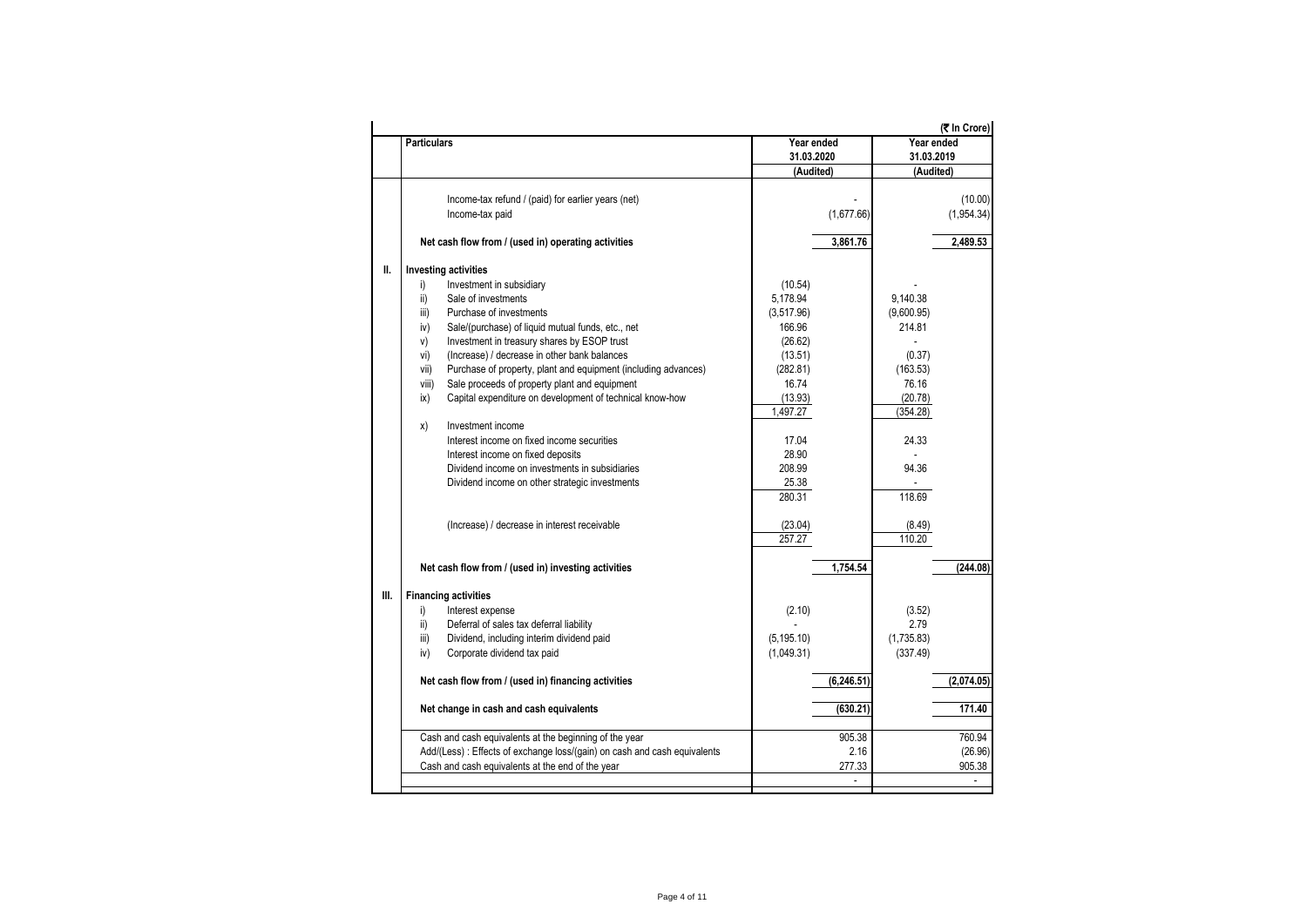# **Notes (contd) :**

3 The Company, during the year ended 31 March 2015, had expensed off the payments made towards deposit of 'National Calamity Contingent Duty' (NCCD) and applicable education cess and secondary and higher education cess thereon, together with interest and penalty amounting to  $\bar{\tau}$  342.00 crore for the period from 1 April 2007 to 30 September 2014, pursuant to an order from the Honourable High Court of Uttarakhand on 9 October 2014 that the levy of NCCD is out of the purview of exemptions granted to the Company under the scheme of incentives for industries in certain identified growth areas in Uttarakhand.

In the previous year, pursuant to a special leave petition filed by the Company, the Honourable Supreme Court vide its judgement dtd. 27 March 2019 had held that the Company is not liable to pay NCCD, education cess and secondary and higher education cess; and set aside the orders of Division Bench of the Honourable High Court of Uttarakhand and quashed the show cause notices. The Company had accordingly reversed the charge of  $\bar{\tau}$  342.00 crore as an exceptional item in the previous year; and had disclosed the corresponding amount in the Balance Sheet as "Deposits receivable from the Government". During current year, the Company has received the refund of the said amount from the Excise authorities.

- 4 Pursuant to The Taxation Laws (Amendment) Ordinance 2019, promulgated on 20 September 2019, the Company intends to exercise the option permitted u/s 115BAA of the Income Tax Act, 1961 to compute income tax at the revised rate (i.e 25.17%) from the current financial year.
- 5 The Company has considered the possible effects that may result from the global health pandemic relating to COVID-19 on its operations. In developing the assumptions relating to the possible future uncertainties in the economic conditions because of this pandemic, the Company, as at the date of approval of these financial statements has used internal sources of information and market based intelligence to arrive at its estimates.
- 6 Figures for previous year / period have been regrouped wherever necessary.
- 7 During the quarter, the Board of Directors declared an interim dividend of ₹120 per equity share (1200%) at its meeting held on 21 February 2020 and the same is paid to eligible shareholders on 9 March 2020. The interim dividend has been considered as final dividend for the year ended 31 March 2020.
- 8 The figures of the last quarter are the balancing figures between the audited figures in respect of the full financial year and the published year to date figures upto the third quarter of the current financial year, which were subjected to a limited review.
- 9 The above results have been reviewed by the Audit Committee and approved by the Board of Directors in the meeting held on 20 May 2020.

**By order of the Board of Directors For Bajaj Auto Limited**

Date: 20 May 2020 **Chairman**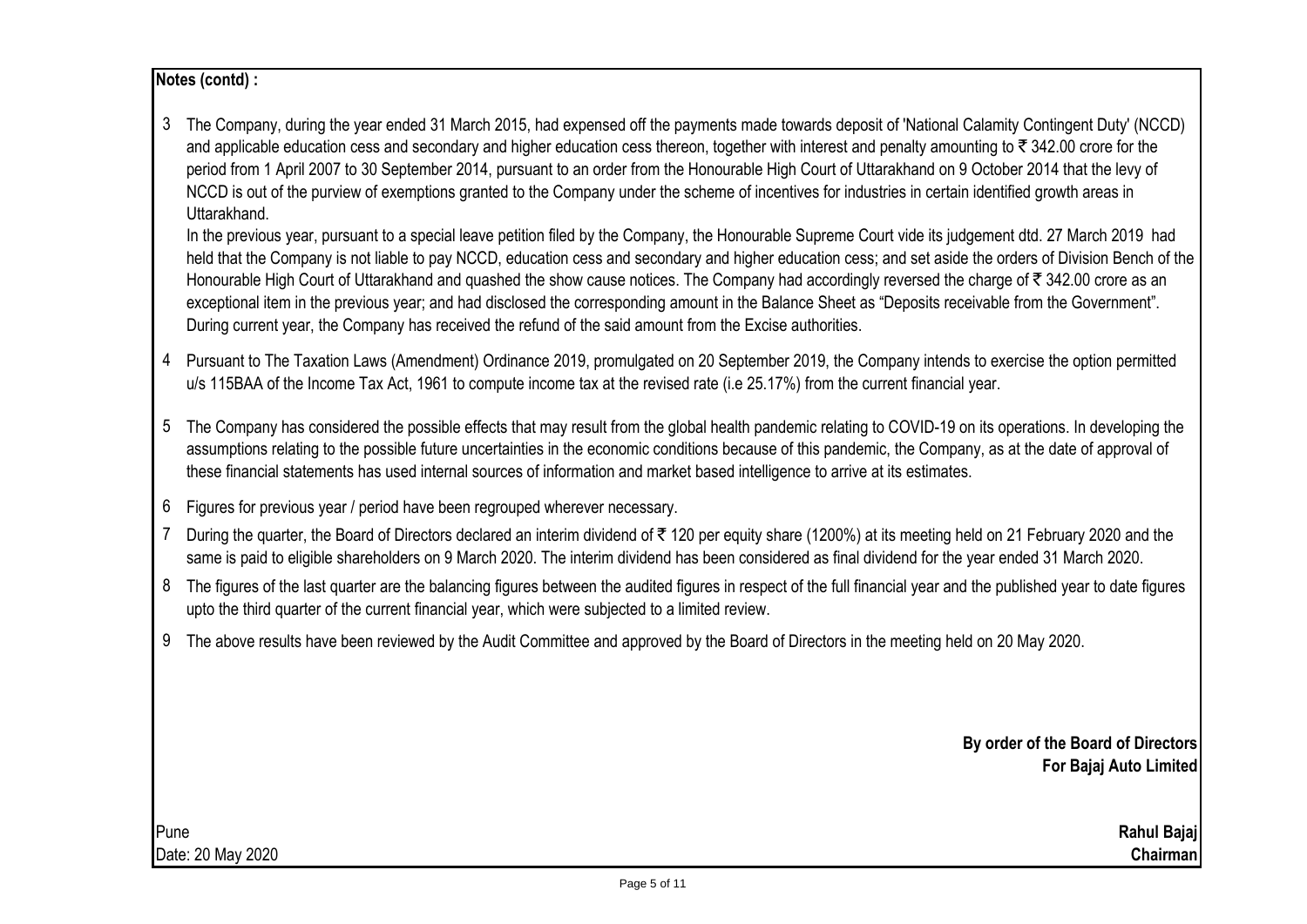

## **Bajaj Auto Limited CIN : L65993PN2007PLC130076**

**Registered Office : Mumbai - Pune Road, Akurdi, Pune 411 035**

**Website : www.bajajauto.com ; E-mail : investors@bajajauto.co.in ; Telephone : +91 20 27472851 ; Fax : +91 20 27407380**

## **Statement of consolidated audited financial results for the quarter and year ended 31 March 2020**

|                |                                                                                 |                             |                   |                             |                     | (そ In Crore)       |
|----------------|---------------------------------------------------------------------------------|-----------------------------|-------------------|-----------------------------|---------------------|--------------------|
|                | <b>Particulars</b>                                                              | Year ended<br>Quarter ended |                   |                             |                     |                    |
|                |                                                                                 | 31.03.2020                  | 31.12.2019        | 31.03.2019                  | 31.03.2020          | 31.03.2019         |
|                |                                                                                 | (Audited)                   | (Unaudited)       | (Audited)                   | (Audited)           | (Audited)          |
| $\overline{1}$ | Revenue from operations                                                         |                             |                   |                             |                     |                    |
|                | (a) Revenue from contracts with customers                                       | 6.610.90                    | 7.436.42          | 7,225.20                    | 29.111.54           | 29,567.25          |
|                | (b) Other operating revenue                                                     | 204.95                      | 203.24            | 195.40                      | 807.11              | 790.38             |
|                | <b>Total revenue from operations</b>                                            | 6.815.85                    | 7.639.66          | 7,420.60                    | 29.918.65           | 30.357.63          |
| 2              | Other income                                                                    | 427.46                      | 366.22            | 368.01                      | 1,524.57            | 1,344.49           |
| 3              | Total income (1+2)                                                              | 7,243.31                    | 8,005.88          | 7,788.61                    | 31,443.22           | 31,702.12          |
| 4              | <b>Expenses</b>                                                                 |                             |                   |                             |                     |                    |
|                | (a) Cost of raw materials and components consumed                               | 4,490.52                    | 4,727.65          | 5,028.67                    | 19,484.62           | 20,274.72          |
|                | (b) Purchase of traded goods                                                    | 411.08                      | 437.21            | 401.84                      | 1,586.67            | 1,579.38           |
|                | (c) Changes in inventories of finished goods, work-in-progress and traded goods | (236.33)                    | 177.38            | (99.26)                     | (63.01)             | (56.42)            |
|                | (d) Employee benefits expense                                                   | 342.39                      | 348.62            | 312.83                      | 1,390.81            | 1,256.89           |
|                | (e) Finance costs                                                               | 0.91                        | 0.47              | 0.29                        | 3.16                | 4.48               |
|                | (f) Depreciation and amortisation expense                                       | 63.27                       | 61.68             | 60.83                       | 246.43              | 265.69             |
|                | (g) Other expenses                                                              | 561.13                      | 591.92            | 561.01                      | 2,453.89            | 2,143.65           |
|                | (h) Expenses capitalised                                                        | (5.52)                      | (10.23)           | (10.92)                     | (29.97)             | (30.10)            |
|                | <b>Total expenses</b>                                                           | 5,627.45                    | 6,334.70          | 6,255.29                    | 25,072.60           | 25,438.29          |
| 5              | Share of profits of associate                                                   | 149.07                      | 60.94             | 103.44                      | 321.51              | 349.75             |
| 6              | Profit before exceptional items and tax (3-4+5)                                 | 1,764.93                    | 1,732.12          | 1.636.76                    | 6,692.13            | 6.613.58           |
| $\overline{7}$ | Exceptional items (See note 4)                                                  |                             |                   | (342.00)                    |                     | (342.00)           |
| 8              | Profit before tax (6-7)                                                         | 1,764.93                    | 1.732.12          | 1,978.76                    | 6,692.13            | 6.955.58           |
| 9              | Tax expense                                                                     |                             |                   |                             |                     |                    |
|                | (a) Current tax                                                                 | 411.33                      | 427.17            | 358.22                      | 1.547.26            | 1.818.59           |
|                | (b) Deferred tax<br>Total tax expense (See note 5)                              | (0.39)<br>410.94            | (17.49)<br>409.68 | 212.05<br>570.27            | (67.04)<br>1,480.22 | 209.39<br>2,027.98 |
|                |                                                                                 |                             |                   |                             |                     |                    |
| 10             | Profit after tax (8-9)                                                          | 1,353.99                    | 1,322.44          | 1,408.49                    | 5,211.91            | 4,927.60           |
| 11             | Profit attributable to non-controlling interest                                 |                             |                   |                             |                     | (0.01)             |
| 12             | Profit for the period (10-11)                                                   | 1,353.99                    | 1,322.44          | 1,408.49                    | 5,211.91            | 4,927.61           |
| 13             | Other comprehensive income, net of tax                                          |                             |                   |                             |                     |                    |
|                | (a) Items that will not be reclassified to profit or loss                       | (517.92)                    | (58.97)           | 79.54                       | (529.01)            | 67.84              |
|                | (b) Items that will be reclassified to profit or loss                           | (10.20)                     | 104.04            | 19.77                       | 19.91               | (113.19)           |
|                | Total other comprehensive income, net of tax                                    | (528.12)                    | 45.07             | 99.31                       | (509.10)            | (45.35)            |
| 14             | Total comprehensive income (12+13)                                              | 825.87                      | 1,367.51          | 1.507.80                    | 4,702.81            | 4,882.26           |
|                |                                                                                 |                             |                   |                             |                     |                    |
| 15             | Profit attributable to:                                                         |                             |                   |                             |                     |                    |
|                | Owners of the company                                                           | 1,353.99                    | 1,322.44          | 1,408.49                    | 5,211.91            | 4,927.61           |
|                | Non-controlling interests                                                       | $\overline{a}$              | $\overline{a}$    | $\mathcal{L}^{\mathcal{A}}$ | $\sim$              | (0.01)             |
| 16             | Total comprehensive income attributable to:                                     |                             |                   |                             |                     |                    |
|                | Owners of the company                                                           | 825.87                      | 1,367.51          | 1,507.80                    | 4,702.81            | 4,882.26           |
|                |                                                                                 | $\mathcal{L}$               | $\mathcal{L}$     | $\mathcal{L}^{\mathcal{A}}$ | $\mathcal{L}$       |                    |
|                | Non-controlling interests                                                       |                             |                   |                             |                     | (0.01)             |
|                |                                                                                 |                             |                   |                             |                     |                    |
| 17             | Paid-up equity share capital (Face value of ₹10)                                | 289.37                      | 289.37            | 289.37                      | 289.37              | 289.37             |
| 18             | Other equity                                                                    |                             |                   |                             | 21,372.71           | 22,944.44          |
| 19             | Basic and diluted earnings per share $(\overline{\tau})$ (not annualised)       | 46.8                        | 45.7              | 48.7                        | 180.2               | 170.3              |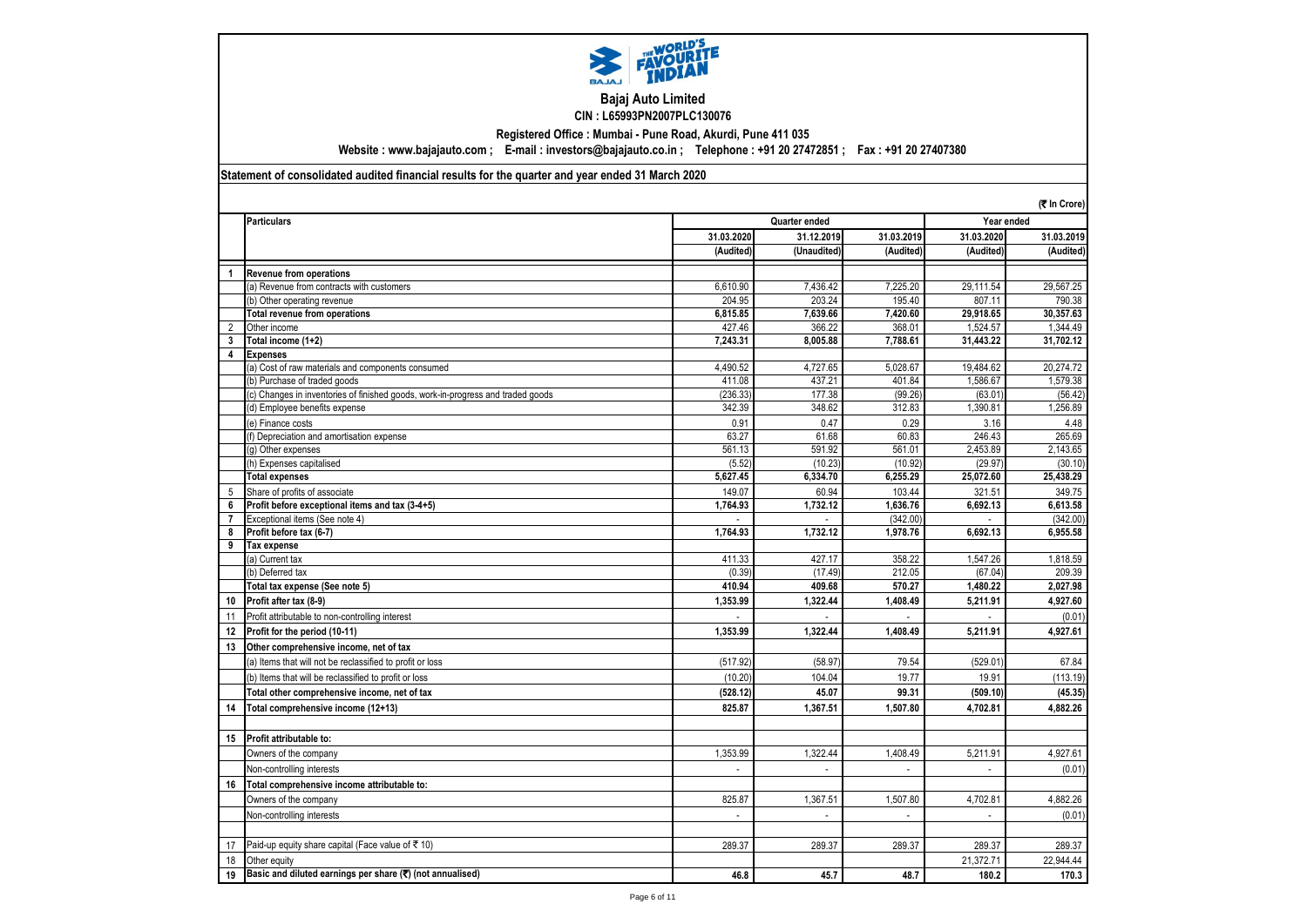|                | <b>Particulars</b>                          |            | <b>Quarter ended</b> |            | Year ended |            |
|----------------|---------------------------------------------|------------|----------------------|------------|------------|------------|
|                |                                             | 31.03.2020 | 31.12.2019           | 31.03.2019 | 31.03.2020 | 31.03.2019 |
|                |                                             | (Audited)  | (Unaudited)          | (Audited)  | (Audited)  | (Audited)  |
|                | Segment revenue                             |            |                      |            |            |            |
|                | Automotive                                  | 6,842.08   | 7,644.65             | 7,425.15   | 29,967.88  | 30,436.82  |
|                | Investments                                 | 401.23     | 361.23               | 363.46     | 1,475.34   | 1,265.30   |
|                | <b>Total</b>                                | 7,243.31   | 8,005.88             | 7,788.61   | 31,443.22  | 31,702.12  |
| $\overline{2}$ | Segment profit before tax and finance costs |            |                      |            |            |            |
|                | Automotive                                  | 1,365.42   | 1,372.18             | 1,616.26   | 5,223.23   | 5,697.47   |
|                | Investments                                 | 400.42     | 360.41               | 362.79     | 1,472.06   | 1,262.59   |
|                | <b>Total</b>                                | 1,765.84   | 1,732.59             | 1,979.05   | 6,695.29   | 6,960.06   |
|                | Less: Finance costs                         | 0.91       | 0.47                 | 0.29       | 3.16       | 4.48       |
|                | Total profit before tax                     | 1,764.93   | 1,732.12             | 1,978.76   | 6,692.13   | 6,955.58   |
| $\mathbf{3}$   | Capital employed                            |            |                      |            |            |            |
|                | <b>Segment assets</b>                       |            |                      |            |            |            |
|                | Automotive                                  | 8,745.92   | 8,374.05             | 9,903.53   | 8,745.92   | 9,903.53   |
|                | Investments                                 | 17,049.29  | 20,542.96            | 18,346.47  | 17,049.29  | 18,346.47  |
|                | Unallocable                                 | 714.81     | 598.92               | 584.41     | 714.81     | 584.41     |
|                | Sub-total                                   | 26,510.02  | 29,515.93            | 28,834.41  | 26,510.02  | 28,834.41  |
|                | <b>Segment liabilities</b>                  |            |                      |            |            |            |
|                | Automotive                                  | 4,316.27   | 3,834.21             | 4,871.07   | 4,316.27   | 4,871.07   |
|                | Investments                                 |            |                      |            |            |            |
|                | Unallocable                                 | 15.74      | 15.74                | 15.74      | 15.74      | 15.74      |
|                | Sub-total                                   | 4,332.01   | 3,849.95             | 4,886.81   | 4,332.01   | 4,886.81   |
|                | <b>Capital employed</b>                     |            |                      |            |            |            |
|                | Automotive                                  | 4,429.65   | 4,539.84             | 5,032.46   | 4,429.65   | 5,032.46   |
|                | Investments                                 | 17,049.29  | 20,542.96            | 18,346.47  | 17,049.29  | 18,346.47  |
|                | Unallocable                                 | 699.07     | 583.18               | 568.67     | 699.07     | 568.67     |
|                | <b>Total</b>                                | 22,178.01  | 25,665.98            | 23,947.60  | 22,178.01  | 23,947.60  |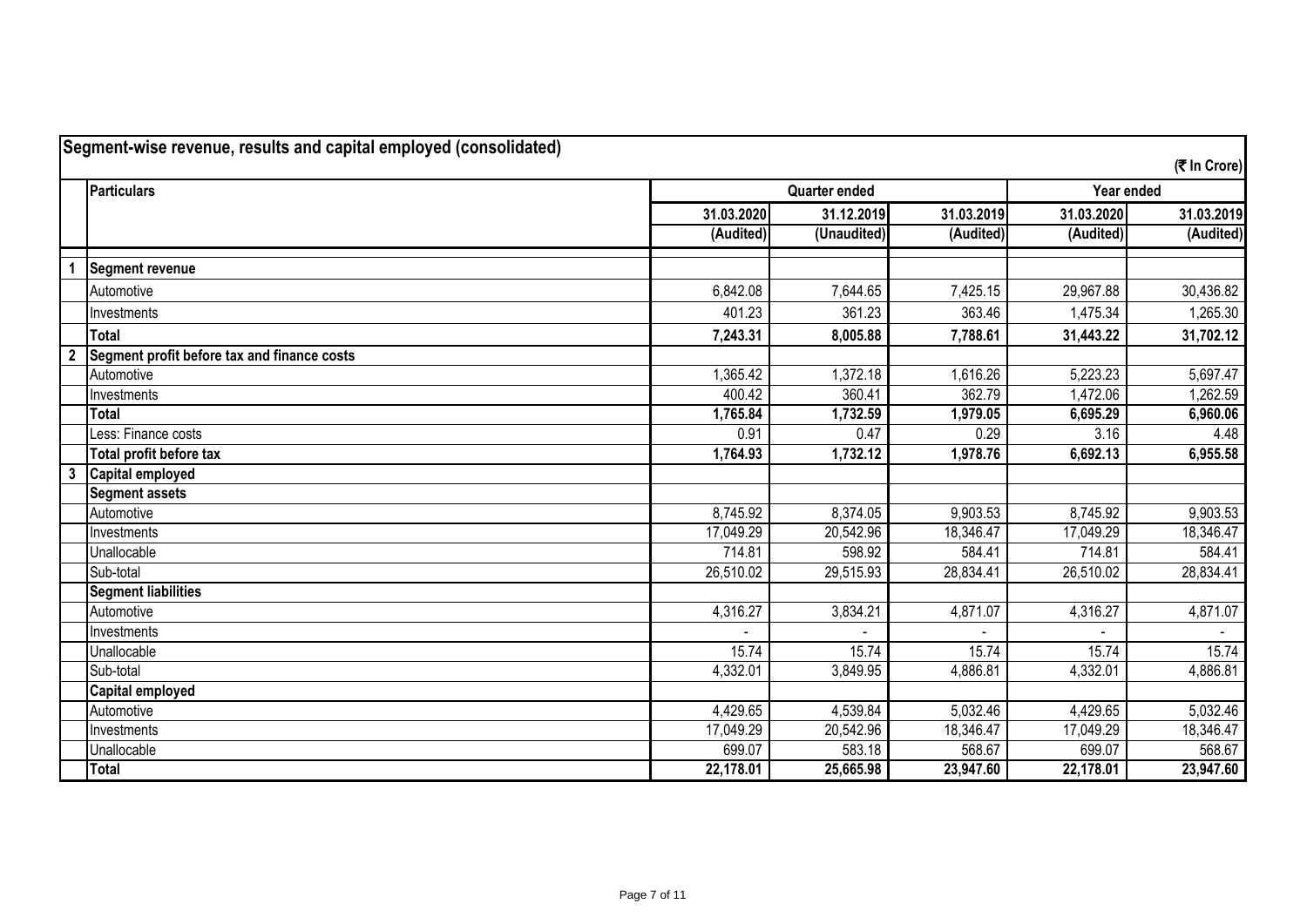#### **Notes :**

|  | The consolidated financial results include results of the following companies: |  |  |  |  |
|--|--------------------------------------------------------------------------------|--|--|--|--|
|--|--------------------------------------------------------------------------------|--|--|--|--|

| THE CONSONDATED INTRINGIAL FESULS INCLUDE TESULS OF the TONOWING CONDAHIES. |                       |            |                 |  |  |  |  |
|-----------------------------------------------------------------------------|-----------------------|------------|-----------------|--|--|--|--|
| Name of the company                                                         | % shareholding and    | Segment    | Consolidated as |  |  |  |  |
|                                                                             | voting power of Bajaj |            |                 |  |  |  |  |
|                                                                             | Auto Limited          |            |                 |  |  |  |  |
| a. PT. Baiai Auto Indonesia                                                 | 99.25%                | Automotive | Subsidiarv      |  |  |  |  |
| b. Bajaj Auto International Holdings BV *                                   | 100%                  | Automotive | Subsidiarv      |  |  |  |  |
| c. Baiai Auto (Thailand) Ltd.                                               | 100%                  | Automotive | Subsidiary      |  |  |  |  |
|                                                                             |                       |            |                 |  |  |  |  |

\* The consolidated financial results of Bajaj Auto International Holdings BV include 47.99% interest in KTM AG as an associate.

2. Disclosure of consolidated assets and liabilities (Balance Sheet) as per Regulation 33 of the SEBI (Listing Obligations and Disclosure Requirements) Regulations, 2015 for the year ended 31 March 2020 - **(**` **In Crore)**

|                |                                                                                        |                                  | טוטוט וווי                       |
|----------------|----------------------------------------------------------------------------------------|----------------------------------|----------------------------------|
|                | <b>Particulars</b>                                                                     | As at<br>31.03.2020<br>(Audited) | As at<br>31.03.2019<br>(Audited) |
| A              | Assets                                                                                 |                                  |                                  |
| $\mathbf{1}$   | Non-current assets                                                                     |                                  |                                  |
|                | (a) Property, plant and equipment                                                      | 1.602.03                         | 1,688.69                         |
|                | (b) Capital work-in-progress                                                           | 46.54                            | 11.54                            |
|                | (c) Investment property                                                                | 53.90                            | 55.50                            |
|                | (d) Intangible assets                                                                  | 43.09                            | 19.75                            |
|                | (e) Intangible assets under development                                                | 13.65                            | 36.48                            |
|                | (f) Investment in associate of subsidiary                                              | 2,950.89                         | 2,666.21                         |
|                | (g) Financial assets                                                                   |                                  |                                  |
|                | Investments                                                                            | 14,182.94                        | 16,360.16                        |
|                | Loans                                                                                  | 32.49                            | 31.66                            |
|                | Other financial assets                                                                 | 3.13                             | 0.02                             |
|                | (h) Income tax assets (net)                                                            | 714.81                           | 584.41                           |
|                | (i) Other non-current assets<br>Sub-total - Non-current assets                         | 250.53<br>19,894.00              | 306.83<br>21,761.25              |
|                |                                                                                        |                                  |                                  |
| $\overline{2}$ | <b>Current assets</b>                                                                  |                                  |                                  |
|                | (a) Inventories                                                                        | 1.063.50                         | 961.51                           |
|                | (b) Financial assets<br>Investments                                                    | 2,779.75                         | 1,576.48                         |
|                | Trade receivables                                                                      | 1.725.10                         | 2.559.69                         |
|                | Cash and cash equivalents                                                              | 285.40                           | 915.64                           |
|                | Other bank balances                                                                    | 30.94                            | 17.43                            |
|                | Loans                                                                                  | 6.11                             | 6.34                             |
|                | Other financial assets                                                                 | 87.98                            | 112.94                           |
|                | (c) Other current assets                                                               | 637.24                           | 923.13                           |
|                | Sub-total - Current assets                                                             | 6,616.02                         | 7,073.16                         |
|                | <b>Total - Assets</b>                                                                  | 26,510.02                        | 28,834.41                        |
| в              | <b>Equity and liabilities</b>                                                          |                                  |                                  |
| $\mathbf{1}$   | Equity                                                                                 |                                  |                                  |
|                | (a) Equity share capital                                                               | 289.37                           | 289.37                           |
|                | (b) Other equity                                                                       | 21,372.71                        | 22,944.44                        |
|                | Equity attributable to owners of the Company                                           | 21,662.08                        | 23.233.81                        |
|                | (c) Non-controlling interest                                                           | 0.01                             | 0.01                             |
|                | Subtotal - Total equity                                                                | 21,662.09                        | 23,233.82                        |
| $\overline{2}$ | <b>Non-current liabilities</b>                                                         |                                  |                                  |
|                | (a) Financial liabilities                                                              |                                  |                                  |
|                | Sales tax deferral                                                                     | 125.59                           | 124.52                           |
|                | (b) Provisions                                                                         | 80.50                            | 14.56                            |
|                | (c) Deferred tax liabilities (net)                                                     | 346.38                           | 542.66                           |
|                | (d) Government grant                                                                   | 41.30                            | 43.95                            |
|                | (e) Other non-current liabilities                                                      | 0.83                             | 1.12                             |
|                | Sub-total - Non-current liabilities                                                    | 594.60                           | 726.81                           |
| 3              | <b>Current liabilities</b>                                                             |                                  |                                  |
|                | (a) Financial liabilities                                                              |                                  |                                  |
|                | Trade payables                                                                         |                                  |                                  |
|                | Total outstanding dues of micro enterprises and small enterprises                      | 13.73                            | 2.65                             |
|                | Total outstanding dues of creditors other than micro enterprises and small enterprises | 3,186.09                         | 3,784.18                         |
|                | Other financial liabilities                                                            | 548.27                           | 370.97                           |
|                | (b) Other current liabilities                                                          | 328.88                           | 556.97                           |
|                | (c) Provisions                                                                         | 157.97                           | 140.62                           |
|                | (d) Government grant                                                                   | 2.65                             | 2.65                             |
|                | (e) Current tax liabilities (net)                                                      | 15.74                            | 15.74                            |
|                | Sub-total - Current liabilities                                                        | 4,253.33                         | 4,873.78                         |
|                | <b>Total - Equity and liabilities</b>                                                  | 26,510.02                        | 28,834.41                        |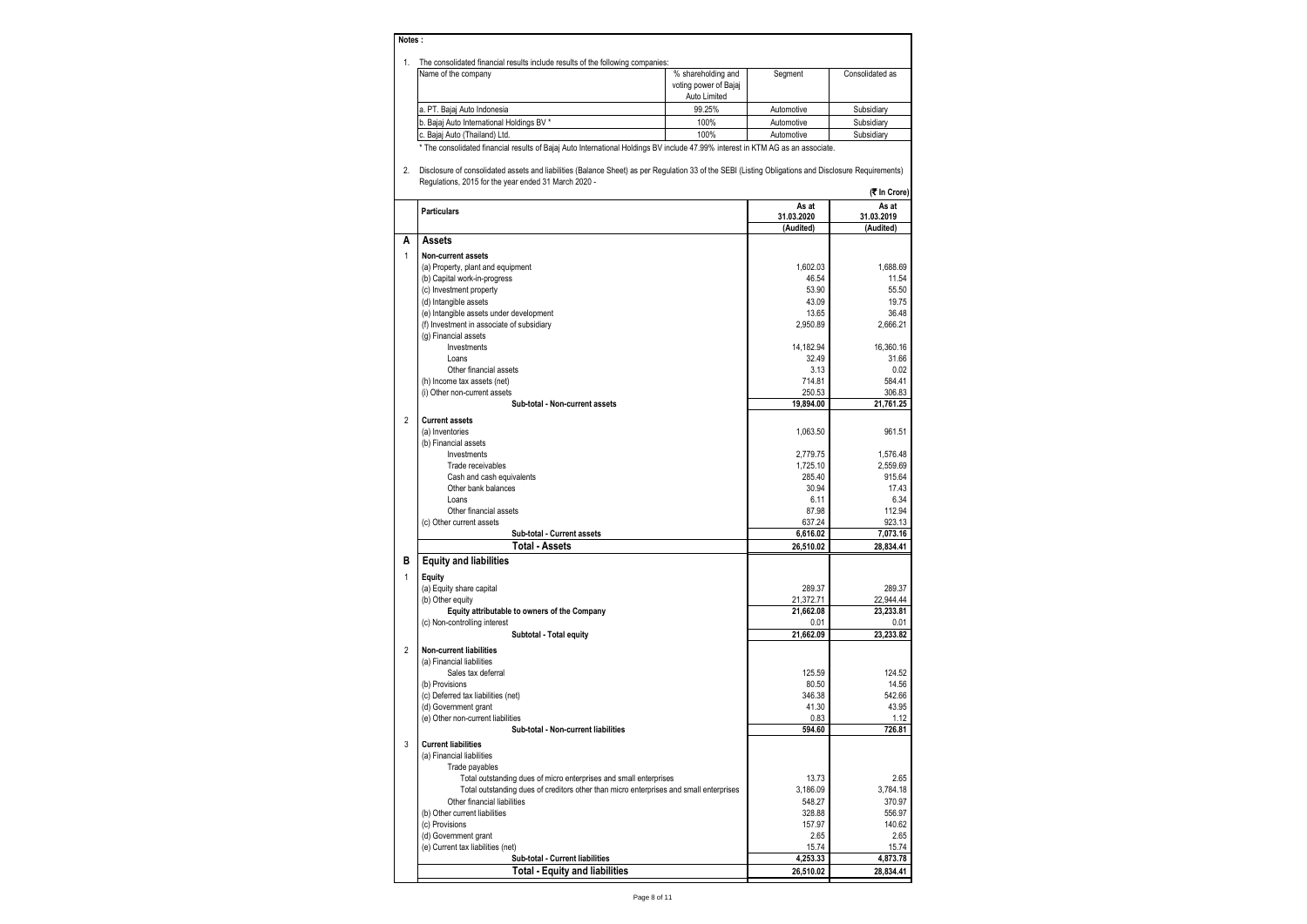|                    |                                                                                                |                          |                        |                          | (₹ In Crore)           |
|--------------------|------------------------------------------------------------------------------------------------|--------------------------|------------------------|--------------------------|------------------------|
| <b>Particulars</b> |                                                                                                | Year ended<br>31.03.2020 |                        | Year ended<br>31.03.2019 |                        |
|                    |                                                                                                | (Audited)                |                        | (Audited)                |                        |
|                    |                                                                                                |                          |                        |                          |                        |
| ı.                 | <b>Operating activities</b>                                                                    |                          |                        |                          |                        |
|                    | Profit before tax                                                                              |                          | 6,692.13               |                          | 6,955.58               |
|                    | Adjustments to reconcile profit before tax to net cash flows:                                  |                          |                        |                          |                        |
| Add:               |                                                                                                |                          |                        |                          |                        |
| i)                 | Depreciation and amortisation                                                                  | 246.43                   |                        | 265.69                   |                        |
| ii)                | Loss on property, plant and equipment sold,                                                    |                          |                        |                          |                        |
|                    | demolished, discarded and scrapped                                                             | 13.70                    |                        | 8.41                     |                        |
| iii)               | Provision for doubtful debts and advances                                                      | 22.01<br>10.01           |                        | 1.19                     |                        |
| iv)                | Share based payment to employees                                                               |                          |                        | 26.96                    |                        |
| v)<br>vi)          | Exchange loss/(gain) on cash and cash equivalents<br>Exchange loss/(gain) on trade receivables | (2.16)<br>(15.41)        |                        | 2.94                     |                        |
| vii)               | Exchange loss/(gain) on import payables                                                        | (1.98)                   |                        | (0.02)                   |                        |
| viii)              | Interest adjustment on Government grant                                                        | 1.06                     |                        | 0.96                     |                        |
| ix)                | Interest expense                                                                               | 2.10                     |                        | 3.52                     |                        |
|                    |                                                                                                |                          | 275.76                 |                          | 309.65                 |
| Less:              |                                                                                                |                          |                        |                          |                        |
| i)                 | Investment income included in above:                                                           |                          |                        |                          |                        |
|                    | Interest income on fixed income securities                                                     | 17.04                    |                        | 24.33                    |                        |
|                    | Interest income on fixed deposits                                                              | 28.90                    |                        |                          |                        |
|                    | Interest income on fixed maturity plans                                                        | 903.55                   |                        | 829.65                   |                        |
|                    | Profit on sale of other investments, net                                                       | 19.53                    |                        | 1.92                     |                        |
|                    | Gain on valuation and realisation of mutual funds measured at fair value                       | 462.70                   |                        | 361.19                   |                        |
|                    | through profit or loss                                                                         |                          |                        |                          |                        |
|                    | Dividend income on other strategic investments                                                 | 25.38                    |                        |                          |                        |
|                    | Amortisation of premium/discount on acquisition of fixed income                                | 18.24                    |                        | 48.21                    |                        |
|                    | securities                                                                                     |                          |                        |                          |                        |
|                    |                                                                                                | 1,475.34                 |                        | 1,265.30                 |                        |
| ii)                | Share of profits of associate                                                                  | 321.51                   |                        | 349.75                   |                        |
| iii)               | Provision for doubtful debts and advances written back (net)                                   | 0.54                     |                        | 1.22                     |                        |
| iv)                | Government grants                                                                              | 2.65                     |                        | 2.65                     |                        |
| V)                 | Exceptional item - NCCD reversal                                                               |                          |                        | 342.00                   |                        |
| vi)                | Surplus on sale of property, plant and equipment                                               | 5.28                     |                        | 55.05                    |                        |
|                    |                                                                                                |                          | (1,805.32)<br>5.162.57 |                          | (2,015.97)<br>5.249.26 |
|                    | Change in assets and liabilities                                                               |                          |                        |                          |                        |
| i)                 | (Increase)/decrease in inventories                                                             | (101.99)                 |                        | (218.93)                 |                        |
| ii)                | (Increase)/decrease in trade receivables                                                       | 828.53                   |                        | (1,070.47)               |                        |
| iii)               | (Increase)/decrease in loans and other assets                                                  | 398.53                   |                        | (167.36)                 |                        |
| iv)                | Increase/(decrease) in liabilities and provisions                                              | (759.28)                 |                        | 664.54                   |                        |
|                    |                                                                                                |                          | 365.79                 |                          | (792.22)               |
|                    | Annuity payments (net) to VRS/Welfare scheme optees                                            |                          | (0.26)                 |                          | (5.84)                 |
|                    | Net cash from operating activities before income-tax                                           |                          | 5,528.10               |                          | 4,451.20               |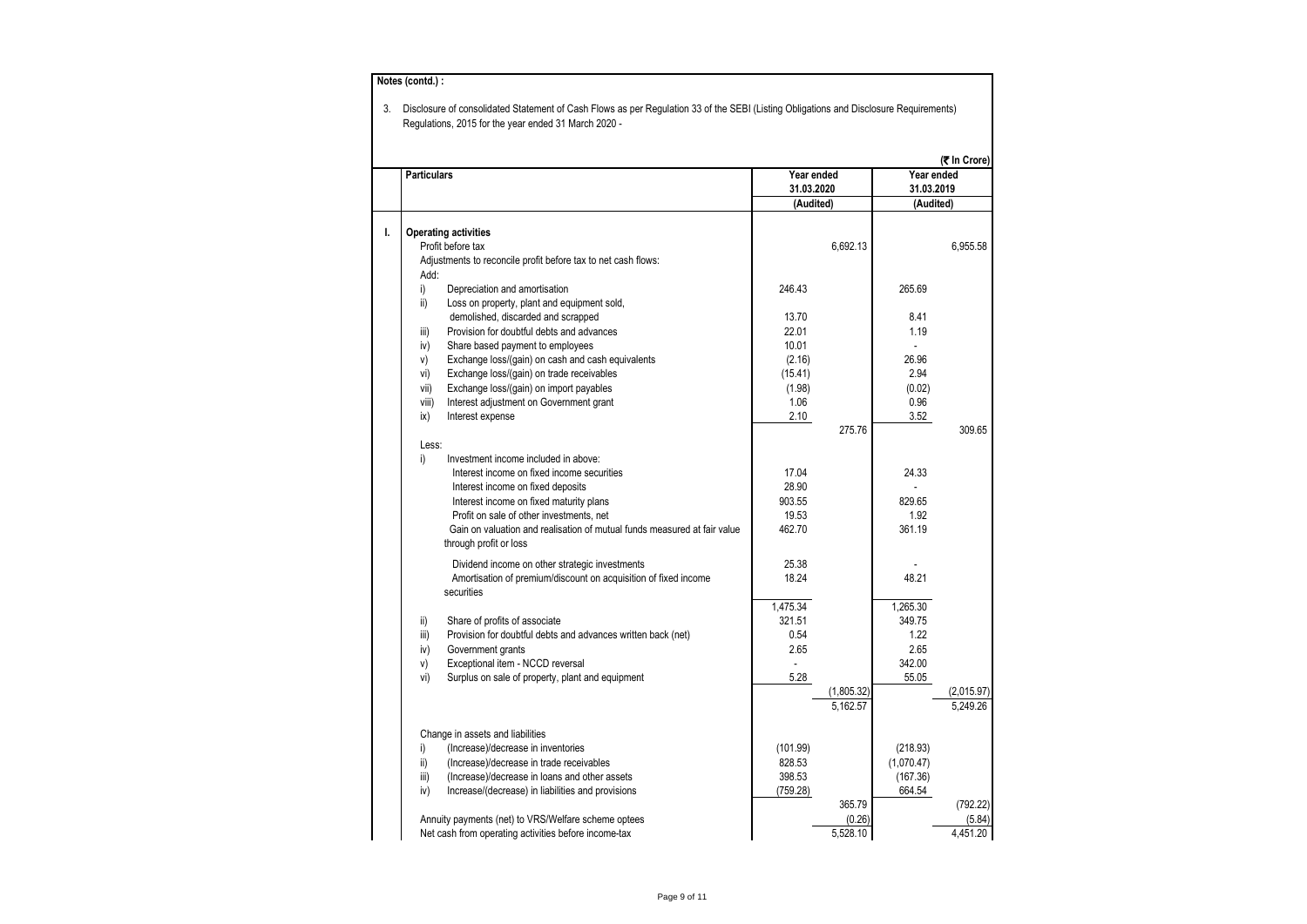| Year ended<br><b>Particulars</b><br>31.03.2020<br>(Audited)<br>Income-tax refund / (paid) for earlier years (net)<br>Income-tax paid<br>(1,677.66)<br>Net cash flow from / (used in) operating activities<br>3,850.44<br><b>Investing activities</b><br>Ш.<br>Sale of investments<br>5.178.94<br>9.140.38<br>i)<br>Purchase of investments<br>ii)<br>(3,517.96)<br>(9,600.95) | Year ended<br>31.03.2019<br>(Audited)<br>(10.00)<br>(1,954.34)<br>2,486.86 |
|-------------------------------------------------------------------------------------------------------------------------------------------------------------------------------------------------------------------------------------------------------------------------------------------------------------------------------------------------------------------------------|----------------------------------------------------------------------------|
|                                                                                                                                                                                                                                                                                                                                                                               |                                                                            |
|                                                                                                                                                                                                                                                                                                                                                                               |                                                                            |
|                                                                                                                                                                                                                                                                                                                                                                               |                                                                            |
|                                                                                                                                                                                                                                                                                                                                                                               |                                                                            |
|                                                                                                                                                                                                                                                                                                                                                                               |                                                                            |
|                                                                                                                                                                                                                                                                                                                                                                               |                                                                            |
|                                                                                                                                                                                                                                                                                                                                                                               |                                                                            |
|                                                                                                                                                                                                                                                                                                                                                                               |                                                                            |
|                                                                                                                                                                                                                                                                                                                                                                               |                                                                            |
|                                                                                                                                                                                                                                                                                                                                                                               |                                                                            |
|                                                                                                                                                                                                                                                                                                                                                                               |                                                                            |
|                                                                                                                                                                                                                                                                                                                                                                               |                                                                            |
| 166.96<br>214.81<br>iii)<br>Sale/(purchase) of liquid mutual funds, etc., net                                                                                                                                                                                                                                                                                                 |                                                                            |
| (26.62)<br>iv)<br>Investment in treasury shares by ESOP trust                                                                                                                                                                                                                                                                                                                 |                                                                            |
| v)<br>(Increase) / decrease in other bank balances<br>(13.51)<br>(0.37)                                                                                                                                                                                                                                                                                                       |                                                                            |
| vi)<br>Purchase of property, plant and equipment (including advances)<br>(282.81)<br>(163.53)                                                                                                                                                                                                                                                                                 |                                                                            |
| 16.74<br>76.16<br>vii)<br>Sale proceeds of property plant and equipment                                                                                                                                                                                                                                                                                                       |                                                                            |
| Capital expenditure on development of technical know-how<br>(13.93)<br>(20.78)<br>viil)                                                                                                                                                                                                                                                                                       |                                                                            |
| 1,507.81<br>(354.28)                                                                                                                                                                                                                                                                                                                                                          |                                                                            |
| Investment income<br>ix)                                                                                                                                                                                                                                                                                                                                                      |                                                                            |
| Interest income on fixed income securities<br>17.04<br>24.33                                                                                                                                                                                                                                                                                                                  |                                                                            |
| 28.90<br>Interest income on fixed deposits                                                                                                                                                                                                                                                                                                                                    |                                                                            |
| 25.38<br>Dividend income on other strategic investments                                                                                                                                                                                                                                                                                                                       |                                                                            |
| 71.32<br>24.33                                                                                                                                                                                                                                                                                                                                                                |                                                                            |
|                                                                                                                                                                                                                                                                                                                                                                               |                                                                            |
| (23.04)<br>(Increase) / decrease in interest receivable<br>(8.49)                                                                                                                                                                                                                                                                                                             |                                                                            |
| 48.28<br>15.84                                                                                                                                                                                                                                                                                                                                                                |                                                                            |
|                                                                                                                                                                                                                                                                                                                                                                               |                                                                            |
| Net cash flow from / (used in) investing activities<br>1.556.09                                                                                                                                                                                                                                                                                                               | (338.44)                                                                   |
|                                                                                                                                                                                                                                                                                                                                                                               |                                                                            |
| III.<br><b>Financing activities</b>                                                                                                                                                                                                                                                                                                                                           |                                                                            |
| Interest expense<br>(2.10)<br>(3.52)                                                                                                                                                                                                                                                                                                                                          |                                                                            |
| i)<br>2.79                                                                                                                                                                                                                                                                                                                                                                    |                                                                            |
| ii)<br>Deferral of sales tax deferral liability                                                                                                                                                                                                                                                                                                                               |                                                                            |
| Dividend, including interim dividend paid<br>(5, 195.10)<br>(1,735.83)<br>iii)                                                                                                                                                                                                                                                                                                |                                                                            |
| Corporate dividend tax paid<br>(1,049.31)<br>iv)<br>(337.49)                                                                                                                                                                                                                                                                                                                  |                                                                            |
|                                                                                                                                                                                                                                                                                                                                                                               |                                                                            |
| Net cash flow from / (used in) financing activities<br>(6, 246.51)                                                                                                                                                                                                                                                                                                            | (2,074.05)                                                                 |
|                                                                                                                                                                                                                                                                                                                                                                               |                                                                            |
| IV.<br>Change in foreign currency translation arising on consolidation<br>207.58                                                                                                                                                                                                                                                                                              | 92.63                                                                      |
|                                                                                                                                                                                                                                                                                                                                                                               |                                                                            |
| (632.40)<br>Net change in cash and cash equivalents                                                                                                                                                                                                                                                                                                                           | 167.00                                                                     |
|                                                                                                                                                                                                                                                                                                                                                                               |                                                                            |
| Cash and cash equivalents at the beginning of the year<br>915.64                                                                                                                                                                                                                                                                                                              | 775.60                                                                     |
| Add/(Less) : Effects of exchange loss/(gain) on cash and cash equivalents<br>2.16                                                                                                                                                                                                                                                                                             | (26.96)                                                                    |
| Cash and cash equivalents at the end of the year<br>285.40                                                                                                                                                                                                                                                                                                                    | 915.64                                                                     |
| ÷.                                                                                                                                                                                                                                                                                                                                                                            | $\sim$                                                                     |